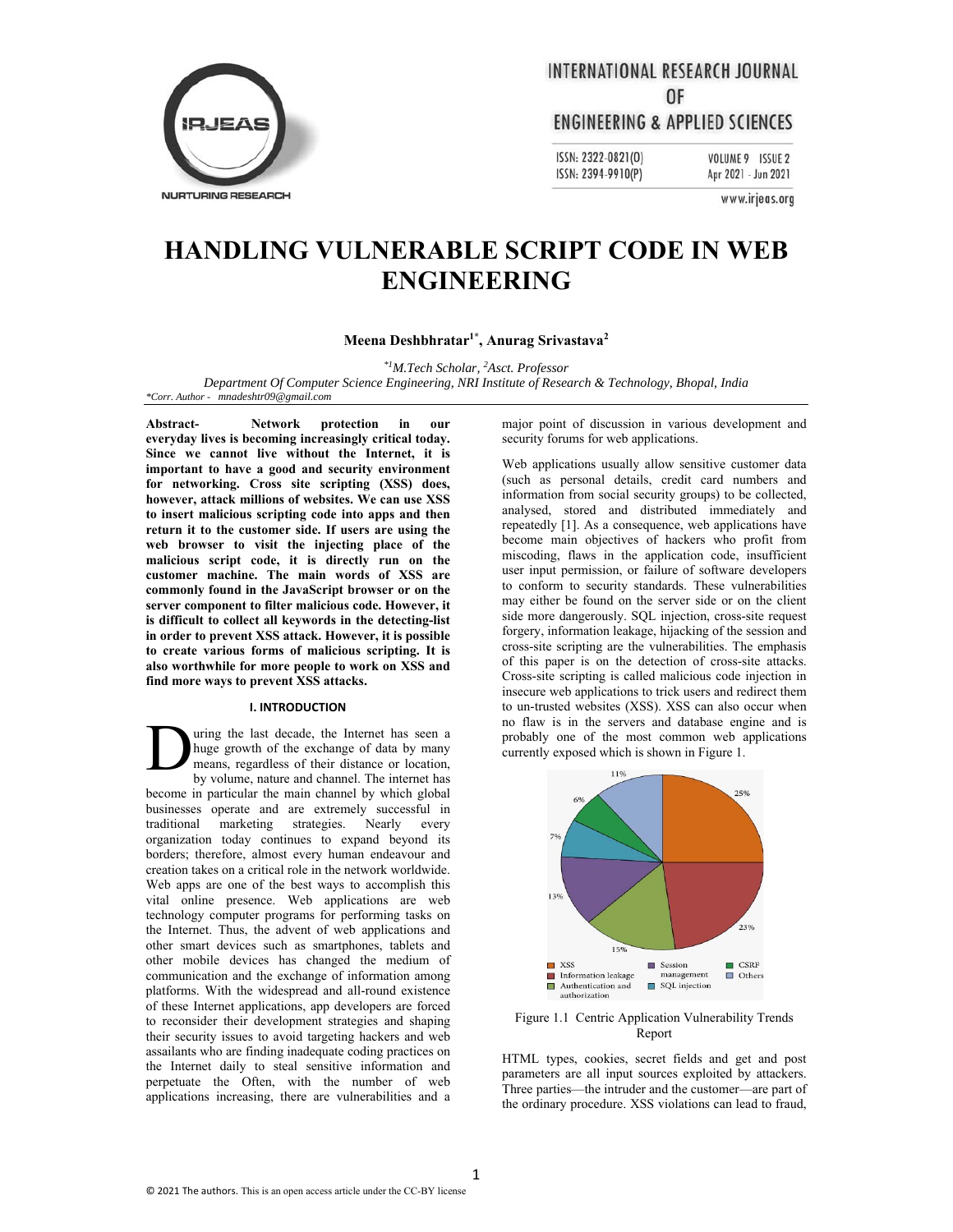theft of identity, regulatory penalties, loss of goodwill, litigation, and client loss.

Many research studies have focused on XSS vulnerability problem solving. In information security testing [2–4], the majority of methods cantered on preventing XSS attacks in web applications. There have been few research activities on its detection [5–6].

#### **II. LITERATURE SURVEY**

Current research aims to increase the efficiency of detection by incorporating intelligence. Current browser / device defects can be familiar (using, e.g., vulnerability bases). You can also understand how the results depend on the application's inputs. Any of these approaches are here. Cantered on model inference and evolutionary fuzzing, a novel method for detecting XSS has been developed [7]. This method simply employed a subtracting algorithm motivated by heuristics to create a crawler. They suggested an approach to infer web applications models to shape a grammar of attack. The grammar of the attack produces pieces that reduce the scope of the quest. In order to program Malicious Inputs that are sent to your application, genetic algorithms are then used. As the concept was big, it meant that the application should reset to its initial node, which may not always be useful. The frame also presumed that XSS will only be the product of one fluctuating value.

Boyer–Moore matching string algorithm was used for the detection technique in a solution proposed by Saleh et al. [8]. The characteristics of the input pattern are contrasted with the webpage characters from right to left with the heuristics referred to as the bad-type shift and the goodsuffix transition. The module's core concept is to fulfil the necessary requirements, which can search character by character for the input pattern from right to left. But the scanner takes a long time to complete its scan when the duration of the URL is long.

A working algorithm called 'NUIVT' was suggested by Abbass and Nasser [9] (novel user input validation test). There are three stages in the algorithm: The first phase analyses the fields of user input and input type detection. In the second stage input forms are transformed into regular phrases. The third phase tests are done to detect vulnerability for the invalid input, but results are saved from each scan to enhance the system intelligence which leads to repeat comparisons and is time consuming and tedious

| Classifier           | <b>Evaluation Criteria</b> |                       |                             |                            |
|----------------------|----------------------------|-----------------------|-----------------------------|----------------------------|
|                      | Training<br>time (sec)     | Testing<br>time (sec) | Training<br>Accuracy<br>(%) | Testing<br>Accuracy<br>(%) |
| Proposed<br>Approach | 0.1250                     | 0.0313                | 0.7784                      | 0.9962                     |
| <b>ELM</b><br>Kernel | 0.1796                     | 0.0065                | 0.7218                      | 0.9740                     |

Koli et al. [10] suggested SQL and XSS architecture. They have developed a SQL injection and the XSS detection method which uses HTTP request filters to look for attack signatures. To decide whether or not the script tag is present, a detection component is used. As user response, the result is stored in a database. In order to evaluate its effectiveness, they compared their work with well-known vulnerability scanners. The major downside of your research was that the tool cannot effectively detect the attack if its pattern is not stored in its database.

#### **III. PROPOSED WORK**

We propose a safe browser/ browser plug-in with its inbuilt support for JavaScript interpretation. We implement the interpreter to detect the client-side JavaScript based attacks so that the browser will not execute the unsafe statements thereby preventing the user security from getting compromised. The proposed safe browser will be able to detect various JavaScript based attacks and will not let them execute on client side. The interpreter will contain signatures of most of the well-known attacks, and it will employ regular expressions for identifying the presence of any malicious JavaScript code in the current webpage.

As an example, in cross-site scripting (XSS) attacks, a malicious web application gathers confidential data from a user. A typical example of a XSS attack is when a user is tricked into clicking on a link hosted by a malicious host (e.g., www.evil.com).

 The link, appears to be pointing to a resource on a trusted site (e.g., http://www.bank.com/accounts.html, but, instead, it contains JavaScript code as the resource name. When the resource is requested by the user's browser, the code is sent as part of the HTTP request to the destination of the link (i.e., the trusted web server). Since the requested resource does not exist, the trusted web server returns an error message that contains the name of the resource that could not be accessed. As a result, the page containing the error message is interpreted by the client's browser as a page from the trusted site containing some JavaScript code. Therefore, the code is executed in the context of the trusted site and has access to the cookies previously set by the trusted site, including session identifiers and authentication tokens.

#### **A. The Proposed Scheme**

A new method for the detection and prevention of the malicious code in the scripting site is provided. The method is the combined architecture with no rules generation to detect various scripts in the database. The proposed method works as follows: Cross site scripting attacks usually taken place at the user validation or in the user input query execution.

In the proposed method the input query is clearly investigated, whether it consists of any malicious code. The following steps explains the working procedure of the method,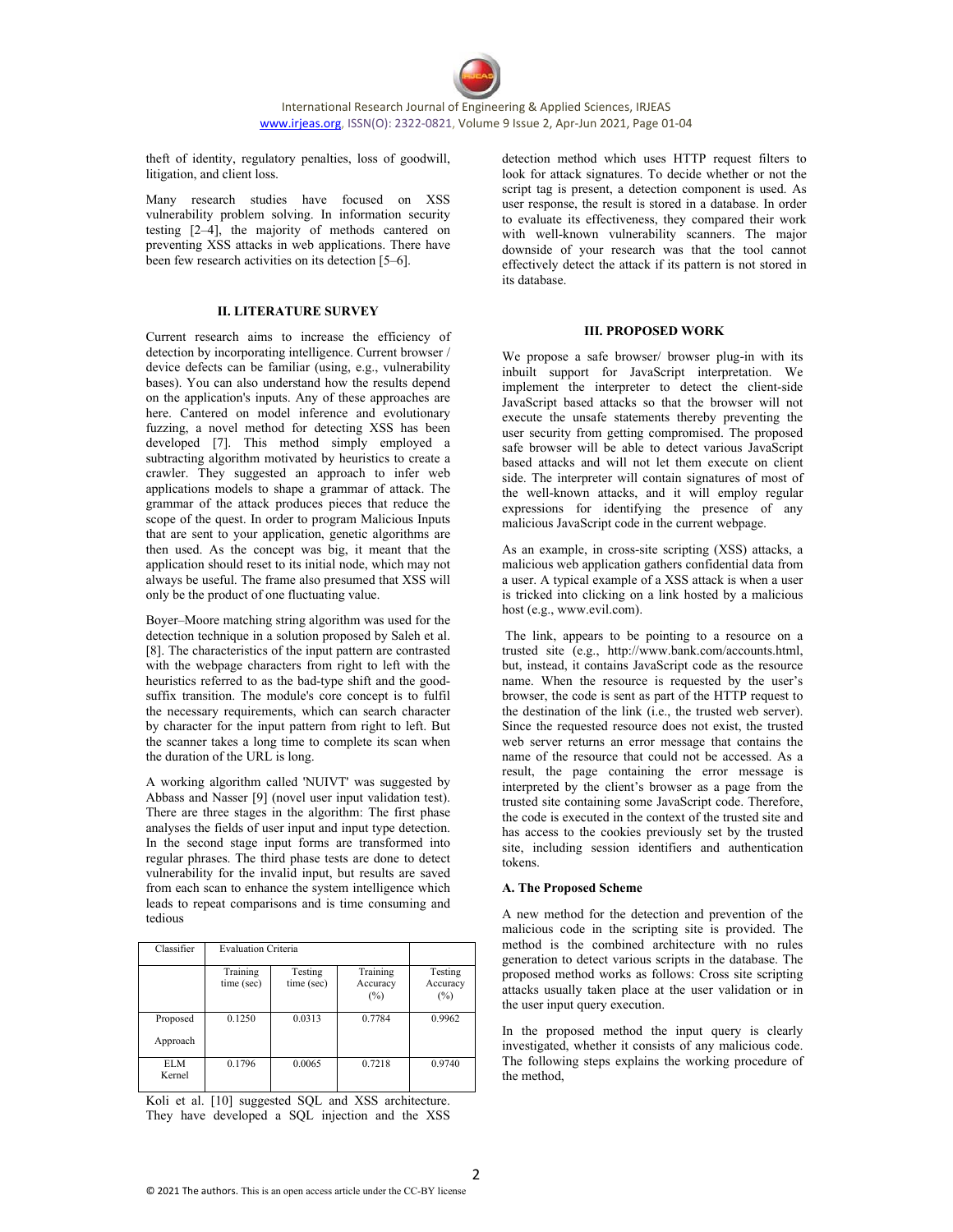International Research Journal of Engineering & Applied Sciences, IRJEAS www.irjeas.org, ISSN(O): 2322‐0821, Volume 9 Issue 2, Apr‐Jun 2021, Page 01‐04

#### Table 3.1- Comparison of proposed approach an elmkernel

Step 1: Input the user Query in the available validation control.

Step 2: Identify for any script within the input entered by the user.

Step 3: Split the input values into two characters for each tag. (Eg.)

Step 4: Check the occurrence of the scripts such as Step 5: Check the given input with the predefined tags specified namely,  $4 \dots > -1$ ,

#### **IV. RESULT AND IMPLEMENTATION**

Project classification algorithms, such as the Extreme Learning Machine (ELM) and the Compare to Kernelized Extreme Learning machine were implemented (KELM). These managed algorithms for learning are carried out via MATLAB 2012. The dataset can be divided into a training set. For training purposes 80% of data was split into training data from the final dataset such that 240 records out of the 300 records are included in the training data. In addition to the checked

data, there are also 20% of the final data, and the test collection includes 60 records of the 300 records. In these cases, two algorithms like the Approach Proposed and the Kernelized Extreme Learning Machine (KELM) are compared according to time and precision of learning. Even if the degree of precision is closer, the time for each analysis varies. MATLAB is used to apply the Extreme Learning Machine (ELM). Here the malicious webpage has been classified by the ELM.

For the classification, the results are compared based on four factors such as training time, testing time, training accuracy and testing accuracy. There are two algorithms, for example Basic-ELM and ELM-Kernel. The analysis between 2 algorithms is shown in Table 3.1

The predictive precision shown by the Basic Proposed approach to ELM-Kernel is higher in terms of prediction accuracy, compared to the ELM kernel in the abovementioned comparative analysis (Table3.1). It takes more than the proposed approach algorithm for the model to be created via ELM-Kernel. Fig4.1 Displays the diagram of the results of the study between two algorithms



Figure 4.1: Comparison chart for Proposed Approach and KELM

#### **V. CONCLUSION**

The JavaScript language is used to boost the presentation of web pages on the client side. JavaScript is downloaded and run by an embedded interpreter in the browser onthe-fly. Browsers have sandboxing mechanisms to prevent JavaScript code from compromising the security of a client environment but unfortunately there are a variety of attacks that can be used to steal user credentials, e.g. cross-site scripting attacks (e.g., phishing attacks). We suggest an approach to resolving this problem based upon browser control of the execution of JavaScript code. The trained model was created with the aid of an extreme learning machine and kernels. The performance of the trained models is assessed by ten times cross validation based on prediction precision and

time, and the results are analyzed. It has been observed that ELM-based prediction model shows around 99 percent predictive accuracy. For the prediction of malicious web pages, the training time and accuracy of the test play a major role in deciding the model's results. For the classifications of cross site scripting (XSS) web sites, this research work has successfully implemented Extreme Learning Machine (ELM). For the potential improvement of this study

#### **REFERENCE**

[1]H. Hibshi, Composite Security Requirements in the Presence of Uncertainty. Societal Computing Institute for Software